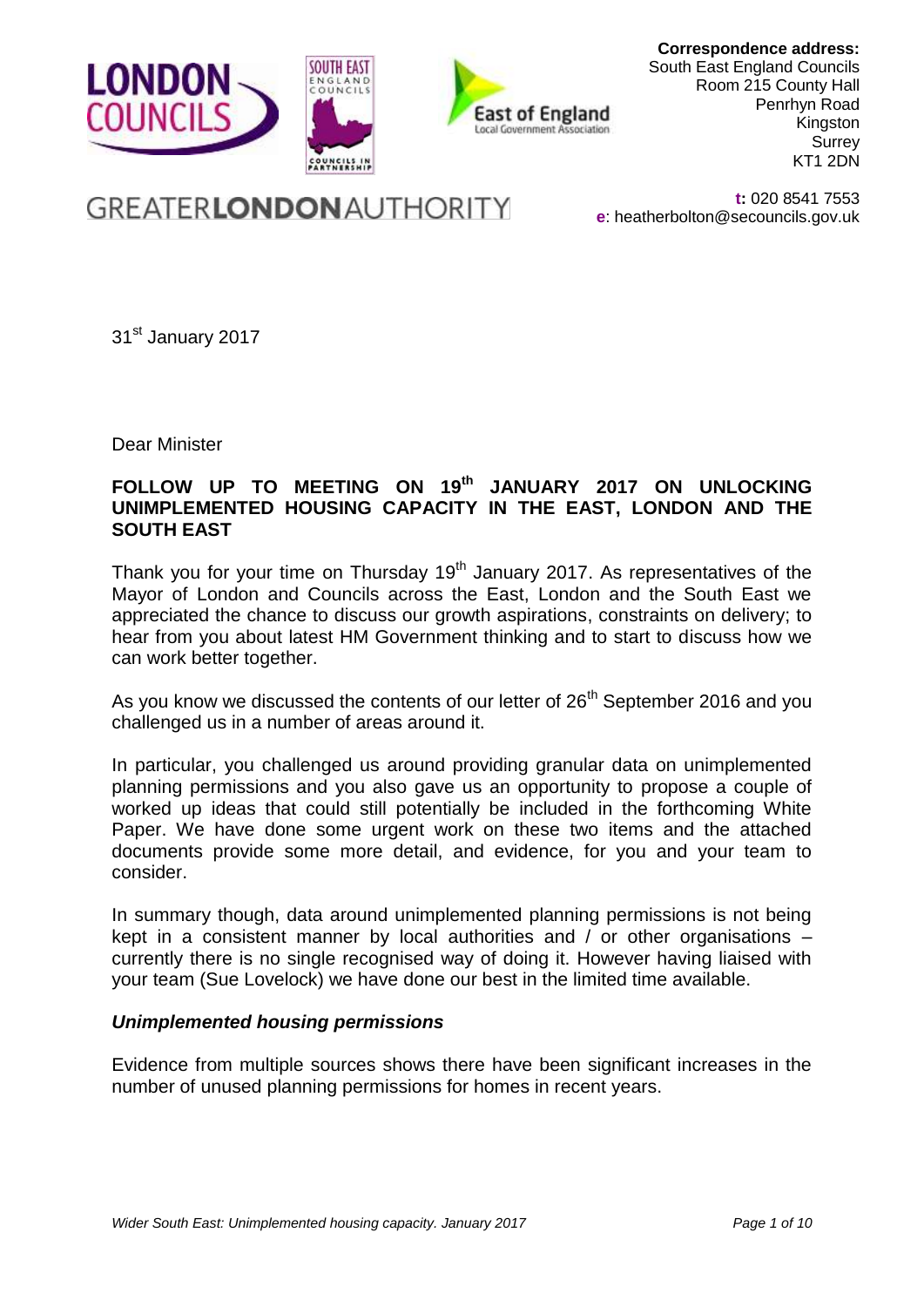Appendix one gives more detail, but we particularly draw your attention to a comparison of Glenigan data (as used by DCLG and LGA) with approvals collected through the statutory London Development Database (LDD). This shows that the stock of unimplemented permissions identified by Glenigan excludes some types of development and, significantly underestimates the stock of new homes permitted (see Table 1 in the Appendices).

We will send your team the 'granular' LDD data for independent analysis – in essence it shows that aggregate London approvals over a decade have averaged some 50,000 pa, while completions have been little over 25,000 pa, and that London's development pipeline has risen to 266,000 (see Diagram 2 in the Appendices) compared with the 111,000 shown by Glenigan.

Complementary analysis of data for sample authorities in the East of England and South East further illustrates how the Glenigan data underestimates the backlog of unused permissions. Based on this local monitoring we believe the backlog to be much greater than Glenigan's estimate and more in line with the LDD findings.

Assuming the same known differences occur in the East and South East and to the same degree, the LGA / Glenigan data would be increased by 128%, giving a total of over 510,000 unimplemented homes in the Wider South East, which is over six years' supply for new households (see Table 3 in the Appendices).

# *Policy solutions*

As we recognise you are looking to publish the White Paper next month, we have limited ourselves to two ideas that we believe would help bring forward delivery of homes.

The first solution, and one which would be partnership based and probably already 'do-able' under current planning arrangements, is for the White Paper to explicitly endorse the use of review mechanisms under which a S106 agreement or conditions would set out an agreed level of progress / development to be achieved on a particular scheme by a specified period. If development has not commenced by this date then the land owner would have to undertake a further viability assessment.

A more rigorous version of this, intended to provide a greater incentive for land owners to develop, would be to redefine 'commencement' so that development is more advanced than at present when the specified period is reached, and after this period has passed, to introduce a requirement to pay an ascending scale of Council Tax (or equivalent) on the permitted but uncompleted units. We provide more detail on this in Appendix 2.

The second solution is to encourage utility companies to align their infrastructure investment better with planned housing. Allowing councils to agree building schedules and targets with developers would provide greater confidence to support utility forward planning. Ministers should also take proactive steps to work with regulators to reinforce the need for timely investment. We provide more detail on this approach in Appendix 3.

We would obviously be more than happy to discuss any of this information / ideas.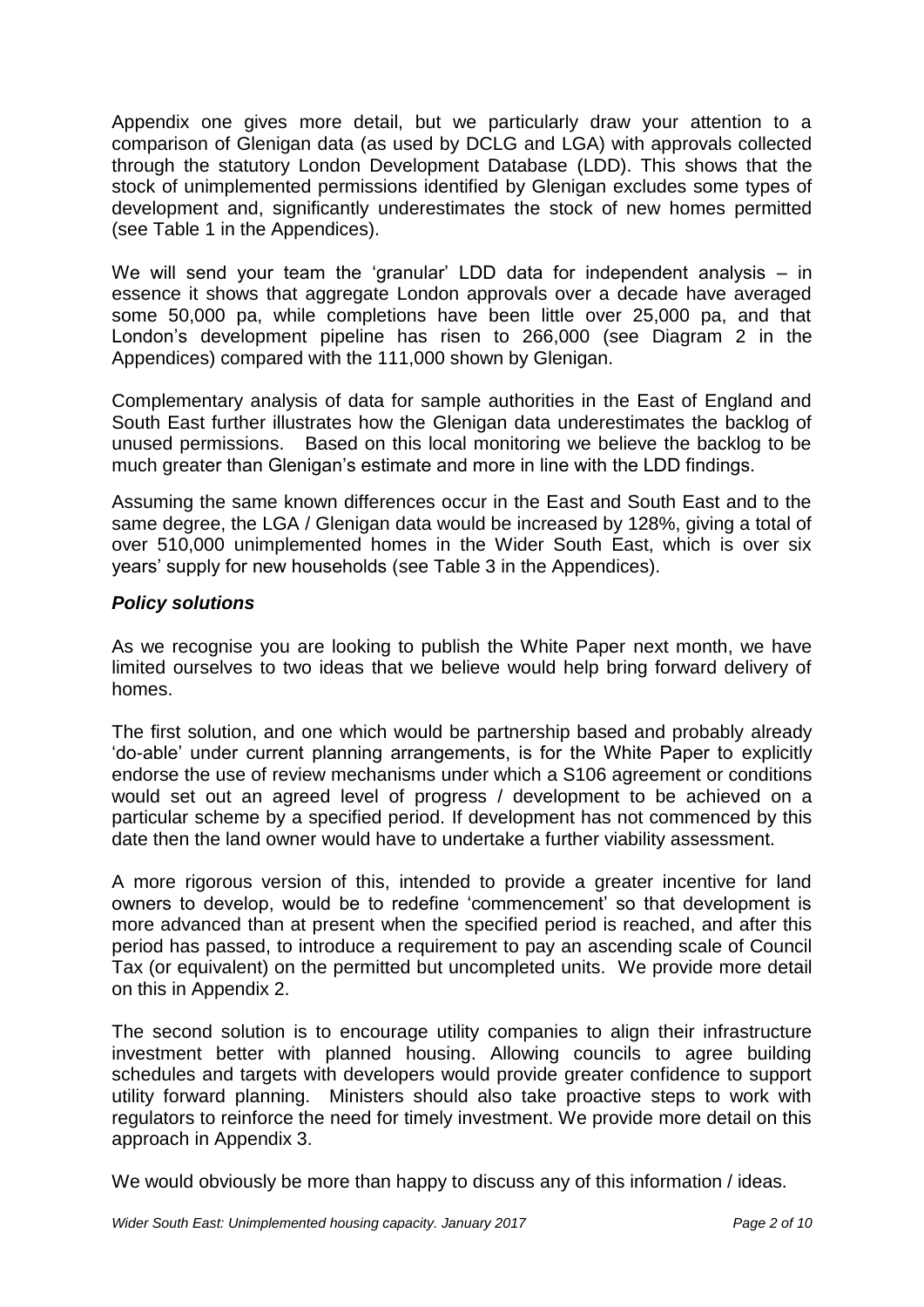Finally, we intend to play a positive and constructive role in response to the forthcoming White Paper – as we will in response to the Industrial Strategy published last week. We welcome your enthusiasm to get out and about over the coming weeks and months and we are sure that you will get numerous invitations from our area – which after all provided 44% of all the country's new homes in 2014/15 and has the potential and ambition to provide even more.

We look forward to hearing from you soon.

If your team have any technical questions in follow up to this  $-$  or our meeting. please contact Heather Bolton, John Lett and / or Russell Williams (the three officers who supported us in the meeting on the  $19<sup>th</sup>$  – and all copied into this email).

Yours sincerely



Chairman of the East of England Infrastructure Deputy Chairman of the East of England and Growth Group and Leader of Essex County Infrastructure and Growth Group and Leader Council of East Hertfordshire District Council

 $N_{\text{in}}L_{\text{in}}L$ 

### **Councillor Nicolas Heslop Councillor Paul Bettison**

South East England Councils Chairman Member of South East England Councils' and Leader of Tonbridge and Malling Borough Political Steering Group for the Wider South Council East and Leader of Bracknell Forest Council

 $SSE$ 

**Jules Pipe Councillor Darren Rodwell** Deputy Mayor for Planning, Regeneration London Councils Portfolio Holder for City and Skills, Greater London Authority Development and Leader of London

Copied to:

Heather Bolton, Director, South East England Councils John Lett, Strategic Planning Manager, Greater London Authority Russell Williams, Chief Executive, Ipswich Borough Council

**Greater London Authority** the Mayor of London provides citywide leadership and creates policies to improve London for all.

**London Councils** represents London's 32 borough councils and the City of London.

**South East England Councils (SEEC)** represents county, unitary and district councils in Buckinghamshire, Oxfordshire, Berkshire, Hampshire, Surrey, East & West Sussex and Kent.

**The East of England LGA** is a membership organisation of the district and county councils in Cambridgeshire, Essex, Hertfordshire, Norfolk and Suffolk and the unitary councils of Bedford, Central Bedfordshire, Luton, Peterborough, Southend-on-Sea and Thurrock.





### **Councillor David Finch Councillor Linda Haysey**

USS.

Borough of Barking and Dagenham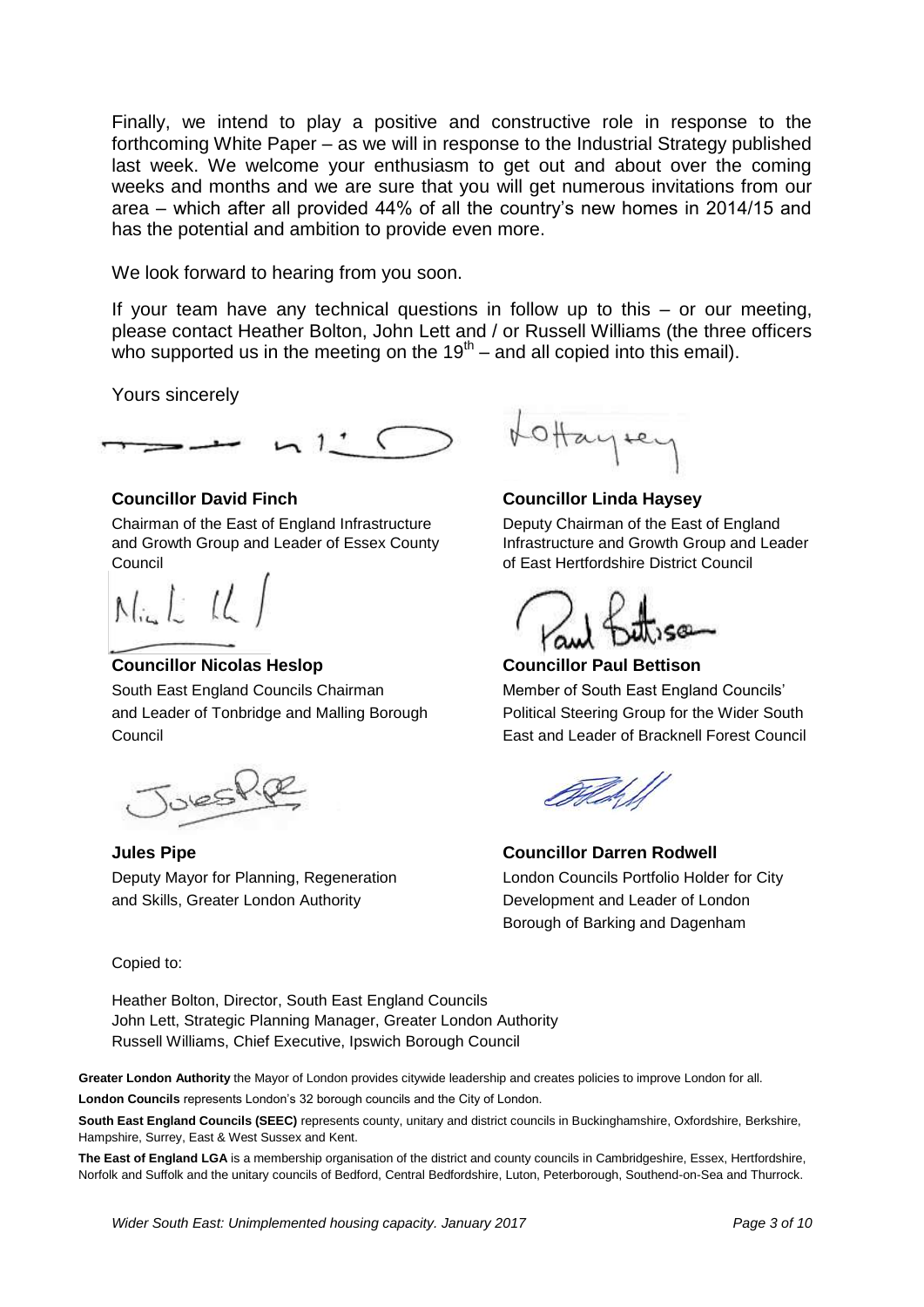# **Appendix 1**

Two national reports linking planning permissions with housing delivery were published in 2016 highlighting the growing gap between the number of homes permitted and delivery. In January 2016, the LGA published its updated analysis using data from Glenigan on unimplemented permissions – the quantitative approach - and, in August, Civitas compared housing starts and completions with permissions – the flow approach.

By comparing approvals data from Glenigan (used in HBF's regular 'housing pipeline' reports, and also by LGA for its national report on unimplemented permissions) and DCLG 'Live Table 253a' official data on completions/starts, Diagram 1 shows how the gap between approvals and starts and completions has grown since 2012. Taking a three-year average of the difference between permissions and completions, this gap has grown by 87%.

However, Glenigan's approvals data does not include sites of less than 10 dwellings or outline permissions. Outline permissions are important to consider because these are commitments that then affect the market; and small sites of less than 10 dwellings account for a significant amount of delivery, particularly in rural areas. Therefore, the scale of the gap of unimplemented permissions will be much greater. We explain the impact these and other factors have on Glenigan's data below.

*Diagram 1: Permissions, starts and completions – the flow approach (HBF/Glenigan Housing Pipeline Report Q3 2016 and DCLG Live Table 253a)*

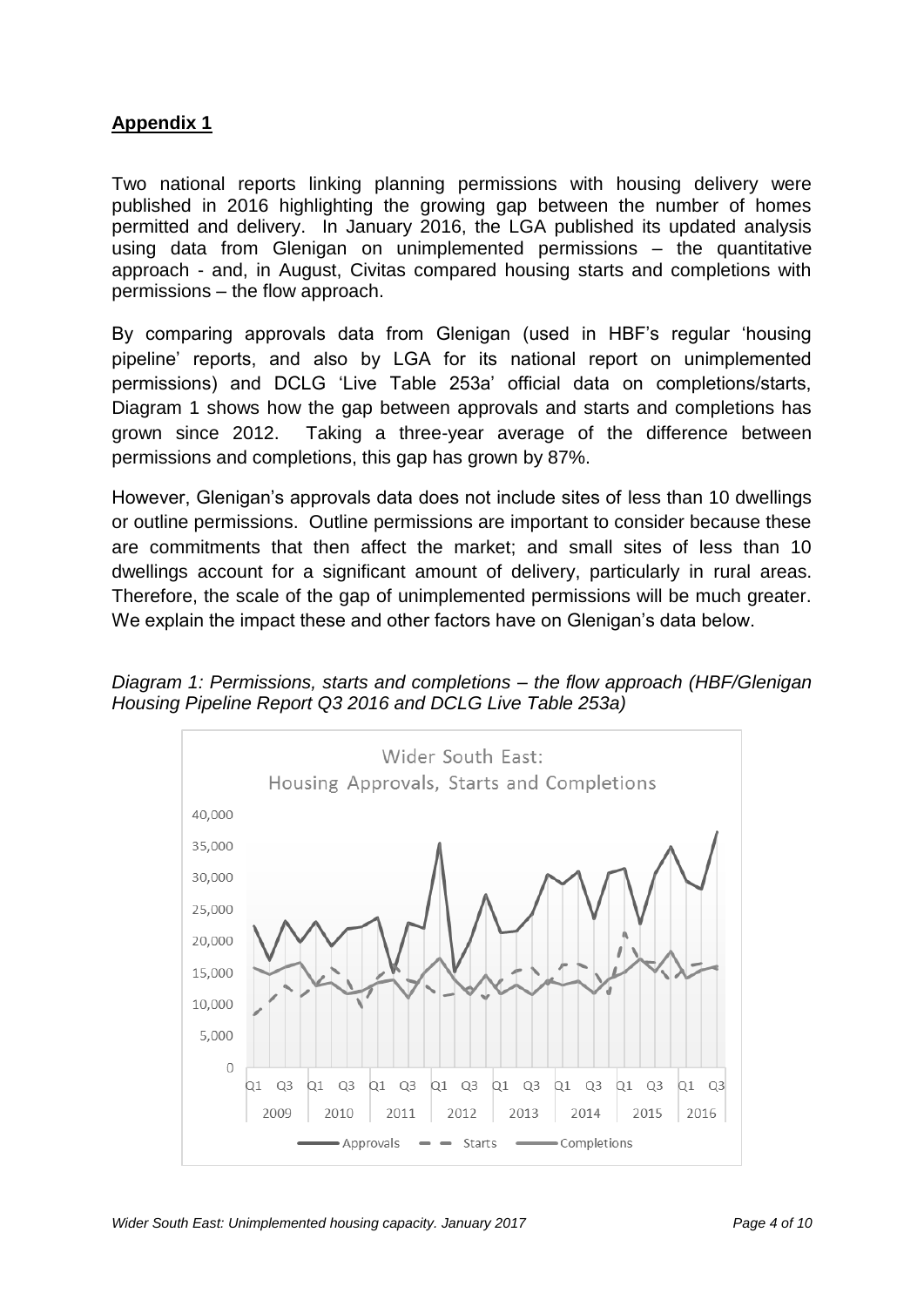# *Impact of factors not included in Glenigan's data*

The extent of the scale is highlighted through a comparison between the Glenigan data on the stock of unimplemented permissions used by LGA and the GLA's London Development Database (LDD) monitoring data. LDD uses a more detailed assessment method and can therefore provide data on unimplemented permissions more accurately. Detailed data is provided separately to your civil servants. On this basis the GLA undertook a comparison and highlighted how the omission of outline permissions and smaller sites underestimates the extent that the London Boroughs have already permitted new housing. The GLA's analysis also showed that other features, such as conversions of existing buildings, also contributed to this underestimate. This analysis is shown in the table below.

| Table 1: Components of difference between Glenigan and LDD Data in terms of the |  |
|---------------------------------------------------------------------------------|--|
| number of unimplemented permissions in London (on 31 March 2015)                |  |

| Component                                                 | Incremental % increase on |
|-----------------------------------------------------------|---------------------------|
|                                                           | LGA / Glenigan Data       |
|                                                           |                           |
| Outline Permissions and Prior Approvals                   | 101.7%                    |
| (e.g. office/agriculture/retail to residential)           |                           |
| Schemes with less than 10 units                           | 20.0%                     |
| (Glenigan's monitoring only records developments >10)     |                           |
| Non-residential-led                                       | 0.3%                      |
| (e.g. mixed use retail and residential)                   |                           |
| Schemes not started after 3 years                         | 0.3%                      |
| (because these are assumed to have lapsed by<br>Glenigan) |                           |
| Non-new build development                                 | 6.1%                      |
| (e.g. residential conversions and changes of use)         |                           |
| <b>Unknown</b>                                            | 11.3%                     |
| Total                                                     | 139.8%                    |

*Source: GLA*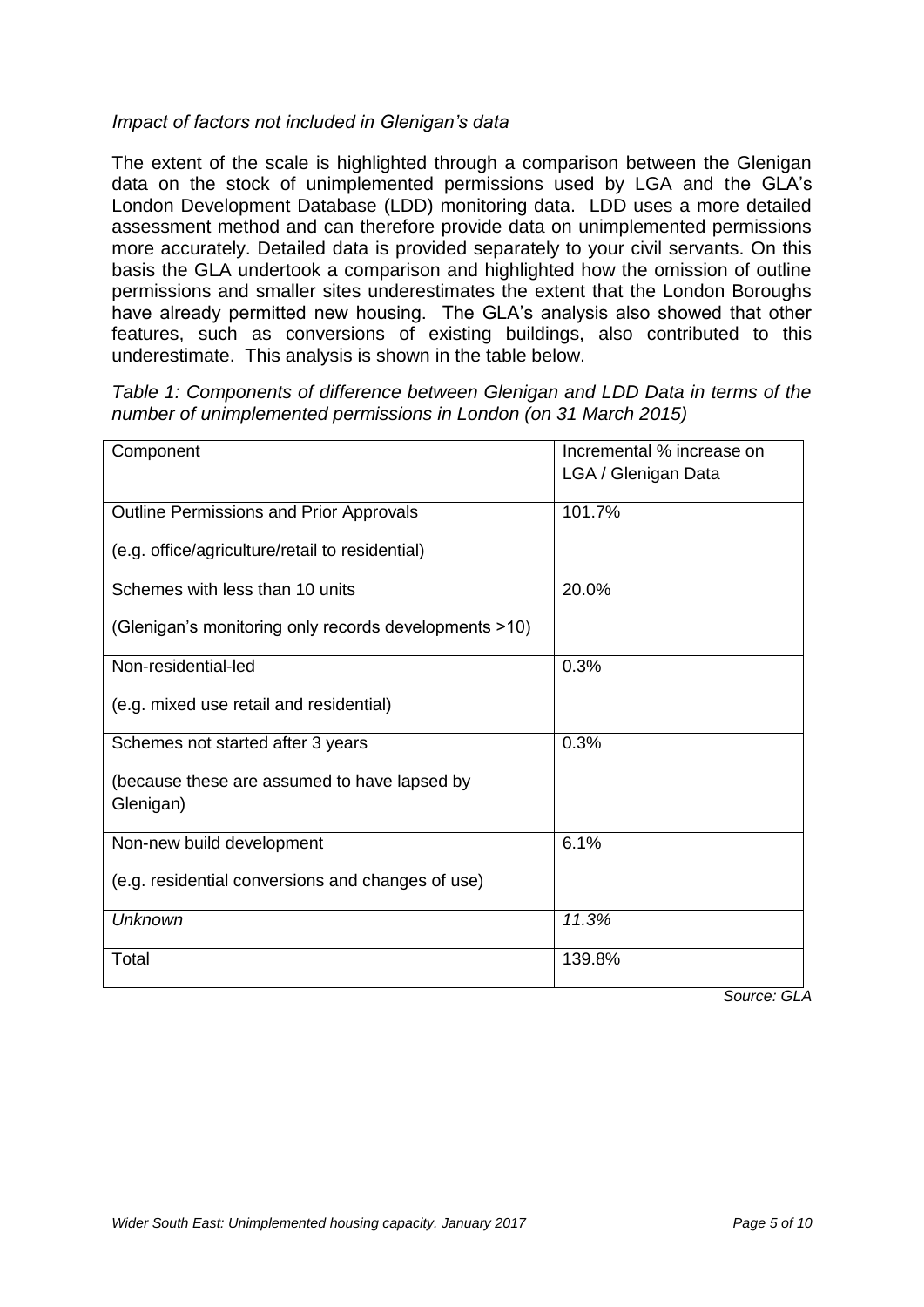The comparison between the pipeline of permissions (the number of homes with a valid permission but not built), new approvals and starts and completions for London is shown below (Diagram 2). This shows a similar trend to the overall Wider South East for the flow-approach (Diagram 1): a growing gap and relatively stable levels of completions.



*Diagram 2: Housing Trends in London 2004/5 – 2014/15* 

 *Source: London Boroughs and GLA London Development Database* 

Given the similarities, it is a reasonable assumption that the degree to which the LGA/Glenigan data underestimates the amount of committed supply throughout the Wider South East is similar to London. The actual difference can only be known through a comprehensive and co-ordinated review of local authority data and might well be greater because, for example, outline permissions and permissions on small sites is greater for the East and South East than London.

By way of example, data from Cambridgeshire (Table 2) shows the similar trend and scale of the surplus of permissions, which grew by 94% between 2012 and 2015.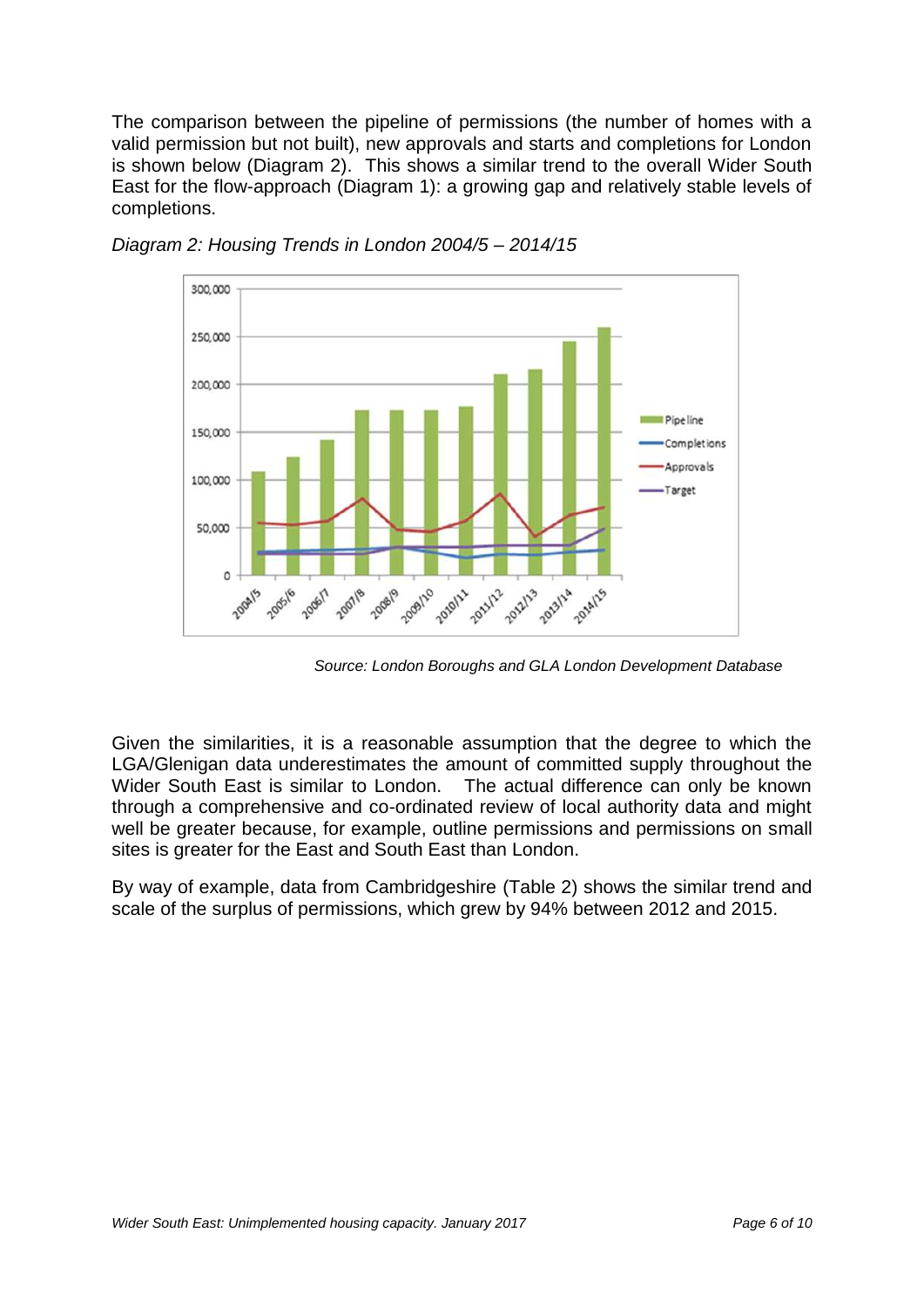| Unimplemented permissions in Cambridgeshire  |                                      |               |                    |                                    |                                 |  |  |
|----------------------------------------------|--------------------------------------|---------------|--------------------|------------------------------------|---------------------------------|--|--|
| Year                                         | <b>Units</b><br>granted<br><b>PP</b> | <b>Starts</b> | <b>Completions</b> | <b>Permitted</b><br><b>Surplus</b> | <b>Three</b><br>year<br>average |  |  |
| $2006 - 07$                                  | 6,027                                | 4,114         | 3,662              | 2,365                              |                                 |  |  |
| $2007 - 08$                                  | 6,563                                | 3,592         | 4,200              | 2,363                              |                                 |  |  |
| $2008 - 09$                                  | 4,368                                | 2,038         | 2,780              | 1,588                              | 2,105                           |  |  |
| $2009 - 10$                                  | 5,311                                | 2,330         | 2,128              | 3,183                              | 2,378                           |  |  |
| $2010 - 11$                                  | 4,411                                | 2,537         | 2,538              | 1,873                              | 2,215                           |  |  |
| $2011 - 12$                                  | 3,896                                | 2,226         | 2,456              | 1,440                              | 2,165                           |  |  |
| $2012 - 13$                                  | 7,026                                | 3,008         | 2,044              | 4,982                              | 2,765                           |  |  |
| $2013 - 14$                                  | 5,818                                | 2,579         | 3,176              | 2,642                              | 3,021                           |  |  |
| $2014 - 15$                                  | 11,275                               | 3,058         | 2,812              | 8,463                              | 5,362                           |  |  |
| 2012-2015 % change in Surplus of Permissions |                                      |               |                    |                                    | 94%                             |  |  |

*Table 2: Permissions, Starts and Completions in Cambridgeshire – flow approach*

*Source: Cambridgeshire County Council, Research and Monitoring Data*

Examples from two South East rural planning authorities show between 46-64% of unimplemented homes with planning permission were on sites of less than 10 units – further demonstrating the significance of Glenigan's data excluding small sites.

Applying the ratios from Table 1 (but not the unknown differences) to Glenigan's data published by the LGA produces the following results, which are compared to the annual average household change estimated by DCLG. This produces the estimate that there were over 510,000 unimplemented permissions in the Wider South East in March 2015, compared to the 218,000 if using Glenigan's data published by the LGA. Given the growing gap, this actual number is likely to be greater now.

*Table 3: Unimplemented Dwellings recorded by LGA / Glenigan as at March 2015 and Revised Estimate compared to Average Annual Household Change 1991-2014*

|                                      | Annual Average<br>Household<br>Change<br>1991-2014 | <b>Unimplemented Dwellings</b><br>(LGA/Glenigan) |                 | Unimplemented<br><b>Dwellings</b><br>(Revised Estimate) |                 |
|--------------------------------------|----------------------------------------------------|--------------------------------------------------|-----------------|---------------------------------------------------------|-----------------|
|                                      | (DCLG)                                             | Total                                            | Years<br>Supply | Total                                                   | Years<br>Supply |
| Wider<br><b>South</b><br><b>East</b> | 77,222                                             | 218,089                                          | 2.8             | 510,773                                                 | 6.6             |
| % England                            | 50%                                                | 48%                                              |                 | 49%                                                     |                 |
| England                              | 155,684                                            | 457,945                                          | 2.9             | 1,046,077                                               | 6.7             |

*Source: DCLG Household Projections/ LGA/Glenigan/GLA/EELGA*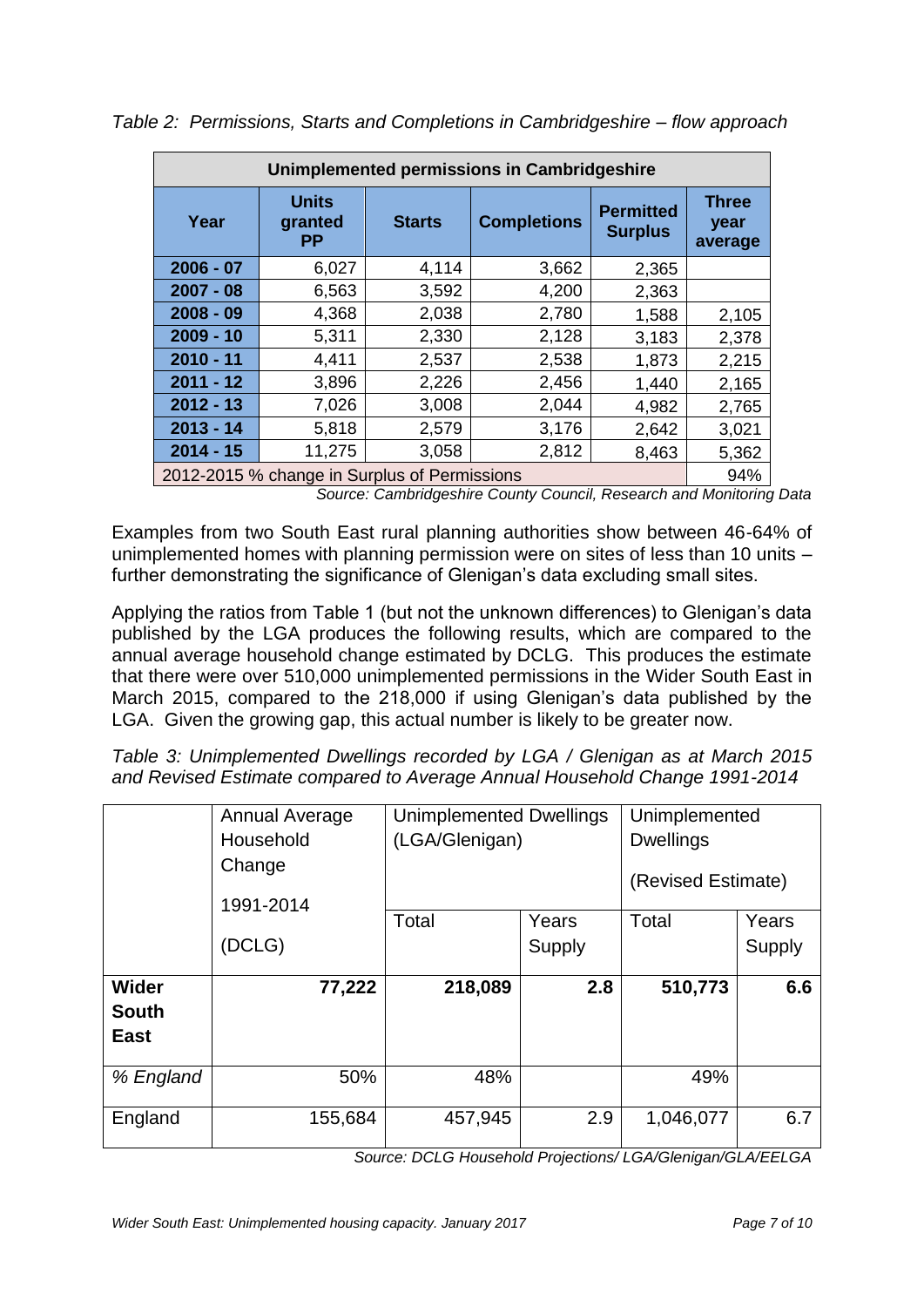# **Appendix 2: Proposal for tackling unimplemented permissions / incentivising delivery**

Timely delivery of homes relies on all partners to play their part. Councils have responsibilities and incentives to ensure they have local plans in place and approve permissions within set timeframes. However once permission is granted to applicants, councils have little power to incentivise delivery of stalled or slow developments. Sometimes delays are due to legitimate issues that need to be resolved (eg complicated brownfield sites etc, or SME financing issues), and councils and developers will continue to work constructively to encourage delivery of such development. However action is needed to tackle unnecessarily slow development, as well as speculative 'promoters' who bring sites to outline permission stage to increase land value but are then slow to get developers in place and complete building.

Discretionary local incentives would allow councils to encourage delivery by those deliberately holding back approved development. By avoiding impact on those delivering effectively, this would therefore not deter applications from those genuinely seeking to develop homes. Government should introduce discretionary local powers allowing councils local options to incentivise delivery, through options such as charging council tax if building of permissions exceeds locally agreed timescales.

Local government, Government and industry should work together to determine 'trigger point' criteria for these discretionary local powers. This includes a redefinition of 'commencement' to encourage development to genuinely progress or else trigger the discretionary incentives above. This will avoid 'token' starts on site.

The Government should also actively promote the ability for councils to review S106 agreements or conditions if an agreed level of progress/development on a particular scheme is not met; if development is not on schedule, the applicant would have to undertake a further viability assessment and could incur additional S106 contributions. This would reduce the incentive to delay delivery to increase profits from rising property values, or getting a permission just to sell the site with an inflated land value.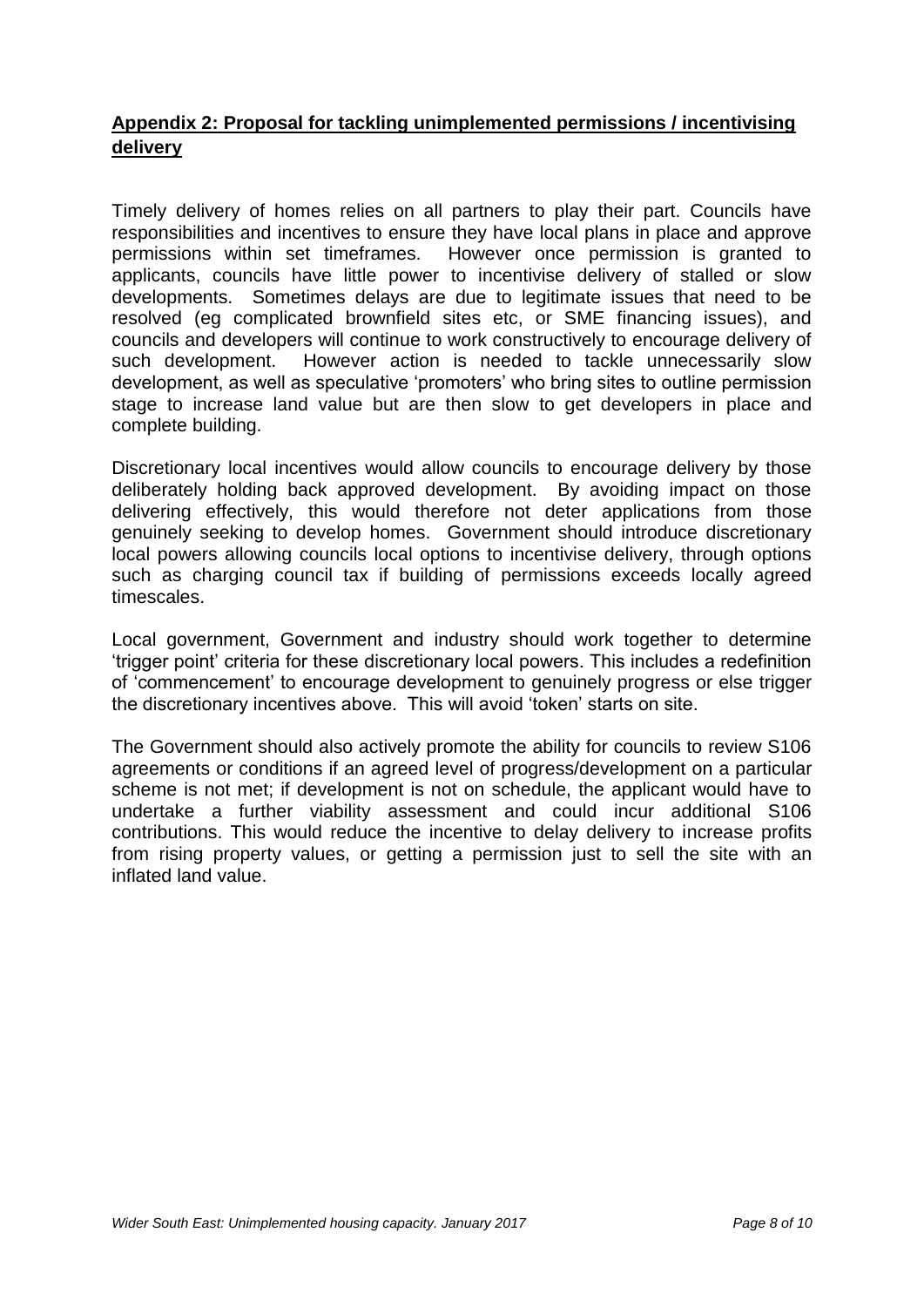## **Appendix 3: Proposal for helping utilities to invest with confidence**

The barriers to utility companies delivering and managing their infrastructure sufficiently in advance of need and on a strategic basis can be a serious impediment to new housing developments, particularly large scale ones. In order to support regulated utilities it is essential that mechanisms be put in place to incentivise investment in new utility infrastructure in strategically identified locations. Councils and partners across the Wider South East are confident that the following approaches will help utilities focus resources and invest confidently in preparation for future demand:

1. Better sharing of information between utilities and local authorities on the likely progress of developments

Understanding the timing, build out rates and occupation of new development is important to effectively manage the delivery of necessary supporting infrastructure. Allowing councils to negotiate high level development agreements with utilities, other infrastructure providers and developers on the timing of development would help agree approaches to infrastructure investment, and avoid blocking sites, both large and small, that might otherwise struggle to progress.

Utility firms are proactive with the development industry and local authorities and will welcome improving the exchange of information and development intelligence. Consistent and accessible data, including spatial information, would assist all providers form credible investment plans.

Utility and other infrastructure providers need to make efficient use of customer and taxpayers money, which means making the right investment at the right time. This includes working with the development industry to ensure that fair contributions are made towards the infrastructure needed to support growth. Improved intelligence of site progress, phasing and understanding of site requirements will help to achieve this.

The GLA is facilitating the sharing of relevant data in London through the London Infrastructure Map: [https://www.london.gov.uk/what-we-do/business-and-economy/better](https://www.london.gov.uk/what-we-do/business-and-economy/better-infrastructure/london-infrastructure-map)[infrastructure/london-infrastructure-map](https://www.london.gov.uk/what-we-do/business-and-economy/better-infrastructure/london-infrastructure-map)

### 2. Improvements to the regulated environment to allow the right investment at the right time.

Regulators should have regard to local and sub-regional plans, national policy and high growth areas including garden villages and towns when considering price reviews to ensure the emerging growth can be effectively planned. This should include how regulators allow flexibility to changing circumstances, such as acceleration of housing delivery.